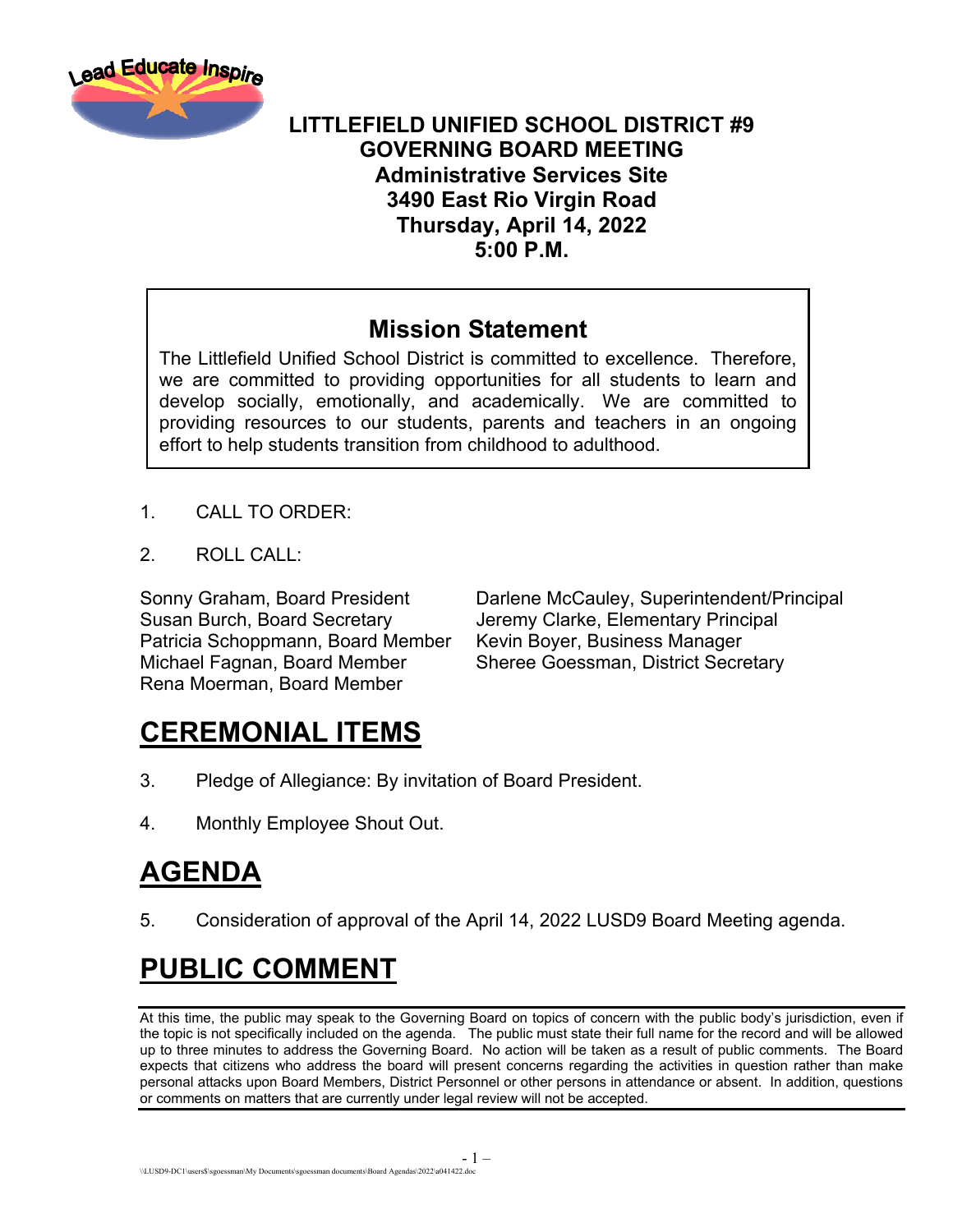

6. Public Comment.

#### **INFORMATION AND DISCUSSION:**

- 7. Mr. Boyer, Business Manager.
	- a. Budget Update
	- b. Student Activity Balance.
	- c. Food Service Financial.
	- d. Maintenance Quarterly Report.
	- e. Student Membership update.
	- f. Water heater updates.
	- g. Other
- 8. Mr. Jeremy Clarke, Elementary Principal
	- a. School Updates
	- b. Upcoming Dates (Calendar in Backup)
	- c. Other
- 9. Mrs. McCauley, Superintendent/Principal
	- a. School Update.
	- b. Upcoming Dates (Calendar in Backup)
	- c. Dress Code.
	- d. Other.
- 10. Board Reports.
	- a. Other

## **CONSENT AGENDA**

Approval of Routine Orders of Business. Documentation concerning the matters on the Consent Agenda may be reviewed at the Littlefield Unified School District Office, located at 3490 East Rio Virgin Road, Beaver Dam, Arizona. Any Board Member may request an item be pulled off the agenda for further discussion.

- 11. Consideration of approval of the February 25, 2022 Retreat Minutes and the March 10, 2022 Regular Governing Board Meeting Minutes.
- 12. Consideration of approval of Vouchers and Stipends:
	- a. LUSD9 Payroll Vouchers: 20/2220 and 21/2221.
	- b. LUSD9 Vouchers: 1017 and 1018.
	- c. Stipends
		- i. Summer School Stipends
			- a) 5 Teachers at \$35 per hour
			- b) 2 School Aides at \$15 per hour
			- c) 2 Food Service Workers \$12.80 \$18.50 an hour.

(Members of the public may view the content of the vouchers 24 hours prior to the board meeting in the district office.)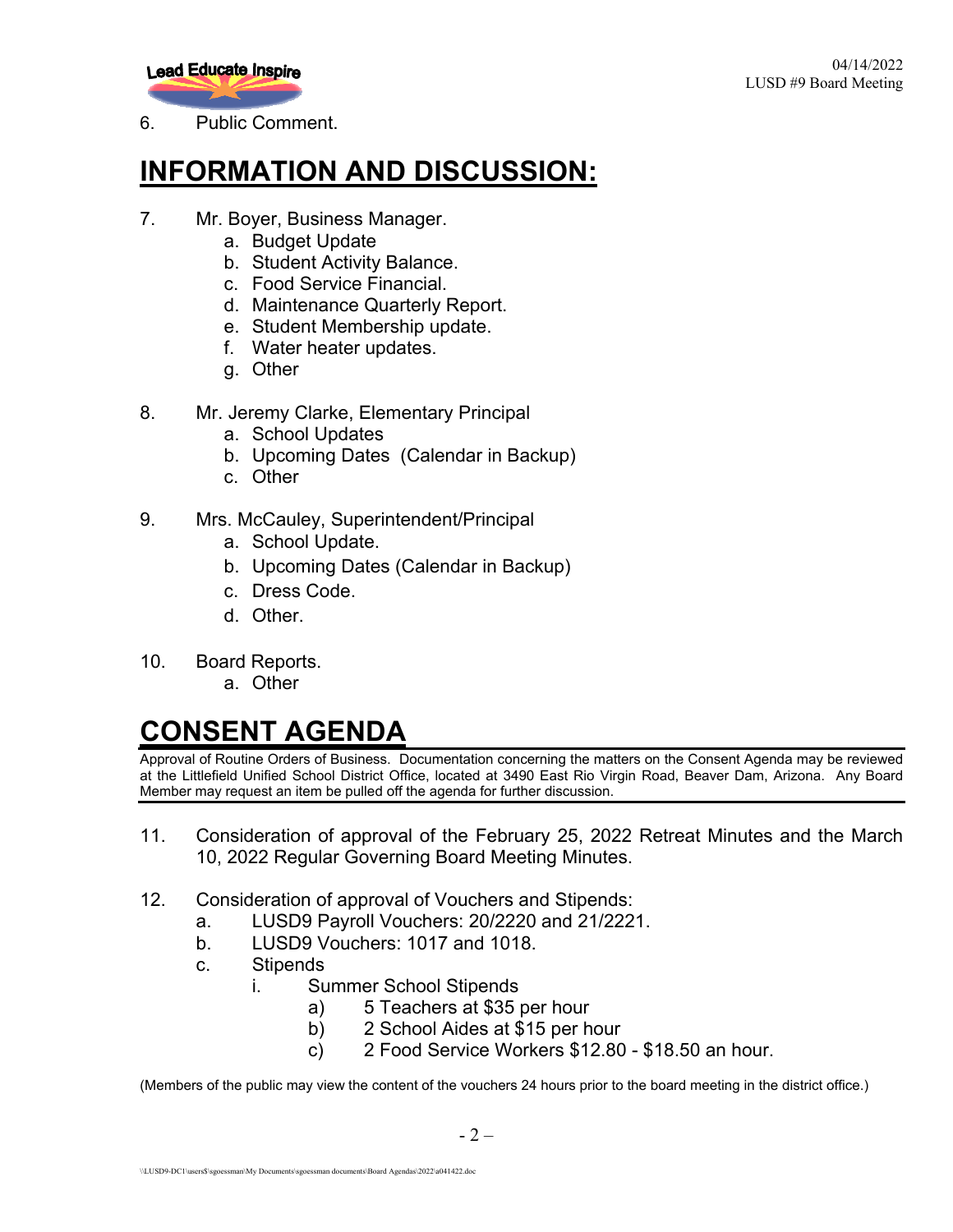13. Consideration of approval of FY 2021/2022 Certified and Classified Personnel, Substitute Personnel, and Coaches per the attached list, including the following:

| <b>Name</b>    | <b>Position</b>            | <b>Effective</b><br>Date |
|----------------|----------------------------|--------------------------|
| Rosales, Emily | <b>Food Service Worker</b> | 03/09/2022               |
| Santos, Kenia  | <b>Food Service Lead</b>   | 04/06/2022               |

14. Consideration of approval of the following staff resignations/terminations:

| <b>Name</b>          | <b>Position</b> | <b>Effective</b><br>Date |
|----------------------|-----------------|--------------------------|
| Mendoza, Nancy Ramos | School Aide     | 04/15/2022               |

15. Consideration of approval of FY 2022/2023 Certified Personnel as per the attached list, including the following:

| <b>Name</b>           | <b>Position</b>                           | <b>Effective</b> |
|-----------------------|-------------------------------------------|------------------|
|                       |                                           | <b>Date</b>      |
| Abbott, Brandon       | Jr/Sr High School Teacher                 | 08/04/2022       |
| Allen, Mike           | <b>Elementary School Teacher</b>          | 08/04/2022       |
| Beig, Kimberly        | <b>SPED Director / Elementary Teacher</b> | 08/04/2022       |
| Cowley, Ryan          | Jr/Sr High School Teacher                 | 08/04/2022       |
| Edwards, Cheryl       | Jr/Sr High School Teacher                 | 08/04/2022       |
| Gonzales, Savanna     | <b>Elementary School Teacher</b>          | 08/04/2022       |
| Granecki, Penny       | <b>Elementary School Teacher</b>          | 08/04/2022       |
| Hatfield, Clark       | Jr/Sr High School Teacher                 | 08/04/2022       |
| Knowlden, Jana        | <b>Elementary School Teacher</b>          | 08/04/2022       |
| Leany, Kevin          | Jr/Sr High School Teacher                 | 08/04/2022       |
| Leavitt, David        | Jr/Sr High School Teacher                 | 08/04/2022       |
| McMillan, Gareth      | <b>Elementary School Teacher</b>          | 08/04/2022       |
| Northington, Courtney | <b>Elementary School Teacher</b>          | 08/04/2022       |
| Pickett, Haley        | <b>Elementary School Teacher</b>          | 08/04/2022       |
| Roberts, Hannah       | <b>Elementary School Teacher</b>          | 08/04/2022       |
| Rodriguez, Sara       | <b>Elementary School Teacher</b>          | 08/04/2022       |
| Snyder, Tonya         | Jr/Sr High School Teacher                 | 08/04/2022       |
| Stanfield, Geneane    | <b>Elementary School Teacher</b>          | 08/04/2022       |
| Wright, Kimberly      | <b>Elementary School Teacher</b>          | 08/04/2022       |
| Wymer, Brandy         | <b>Elementary School Teacher</b>          | 08/04/2022       |
| Zarate, Isela         | <b>Elementary School Teacher</b>          | 08/04/2022       |
| Zuk, Kortney          | <b>Elementary School Teacher</b>          | 08/04/2022       |

16. Consideration of approval of FY 2021/2022 Classified Personnel as per the attached list, including the following: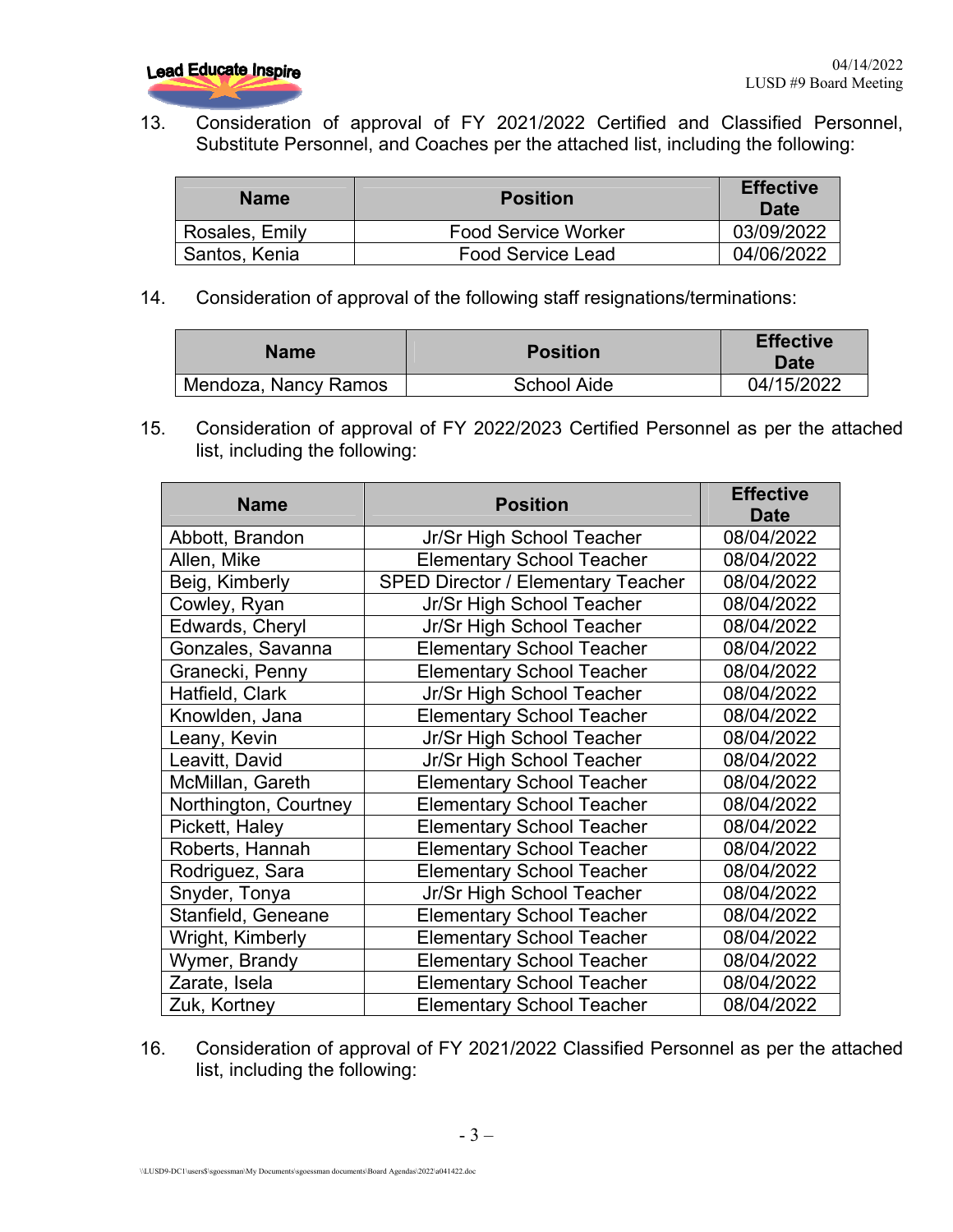| <b>Name</b>           | <b>Position</b>                      | <b>Effective</b><br><b>Date</b> |
|-----------------------|--------------------------------------|---------------------------------|
| Call, Patricia        | <b>School Aide</b>                   | 08/04/2022                      |
| Clark, Tracy          | <b>Bus Driver</b>                    | 08/04/2022                      |
| Cobian, Rigoberto     | <b>Facility Maintenance Director</b> | 07/01/2022                      |
| De Santiago, Luiz     | Maintenance                          | 07/01/2022                      |
| DeLong, Aya           | <b>School Aide</b>                   | 08/04/2022                      |
| Fourman, Christine    | <b>School Aide</b>                   | 08/02/2022                      |
| Garcia, Vicente       | Maintenance                          | 07/01/2022                      |
| Gasparro, Elaine      | <b>School Aide</b>                   | 08/04/2022                      |
| Goessman, Sheree      | District Secretary/HR                | 07/01/2022                      |
| Griffiths, Allison    | <b>School Aide</b>                   | 08/04/2022                      |
| Hershberger, Kacy     | Custodian                            | 07/01/2022                      |
| Hoggard, Celia        | <b>School Aide</b>                   | 08/04/2022                      |
| Horton, Rosann        | <b>Bus Driver</b>                    | 08/04/2022                      |
| Jenkins, Sandy        | Custodian                            | 07/01/2022                      |
| Lindberg, Gary        | Custodian                            | 07/01/2022                      |
| Lyday, Denise         | <b>School Aide</b>                   | 08/04/2022                      |
| Martinez, Salud       | <b>Elementary Office Manager</b>     | 07/11/2022                      |
| Ortega, Maria         | <b>Food Service Worker</b>           | 08/04/2022                      |
| Oster, Kortney        | <b>School Aide</b>                   | 08/04/2022                      |
| Peterson, Mervin      | <b>Bus Driver</b>                    | 08/04/2022                      |
| Rauterkus, Jeane      | <b>School Aide</b>                   | 08/04/2022                      |
| Reyes-Vasquez, Isabel | <b>School Aide</b>                   | 08/04/2022                      |
| Rosales, Emily        | <b>Food Service Worker</b>           | 08/04/2022                      |
| Ruth, Chandler        | <b>Accounting Specialist</b>         | 07/01/2022                      |
| Santos, Kenia         | <b>Food Service Lead</b>             | 08/04/2022                      |
| Tsinnijinnie, Beverly | <b>Bus Driver/Trainer</b>            | 08/04/2022                      |

- 17. Consideration of approval of FY 2022/2023 Administrative & Director Personnel Contracts as per the attached list, including the following:
	- a. Darlene McCauley, Secondary Principal & Superintendent (Amendment).
	- b. Jeremy Clarke, Elementary Principal.
	- c. Kevin Boyer, Business Manager.
	- d. Christy Lindberg, Dean of Students.
	- e. Rigo Cobian, Director of Facilities and Maintenance.
	- f. Consuelo Avila, Director of Food Services
- 18. Consideration of approval of annual \$600 phone allowance for the 2022/2023 School year for the following positions:
	- a. Sheree Goessman, Human Resources Mgr./District Secretary
	- b. Athletic Director
- 19. Consideration of approval of language additions on the FY 2022/2023 Classified Salary Schedule, Director Salary Schedule, and Certified Salary Schedule.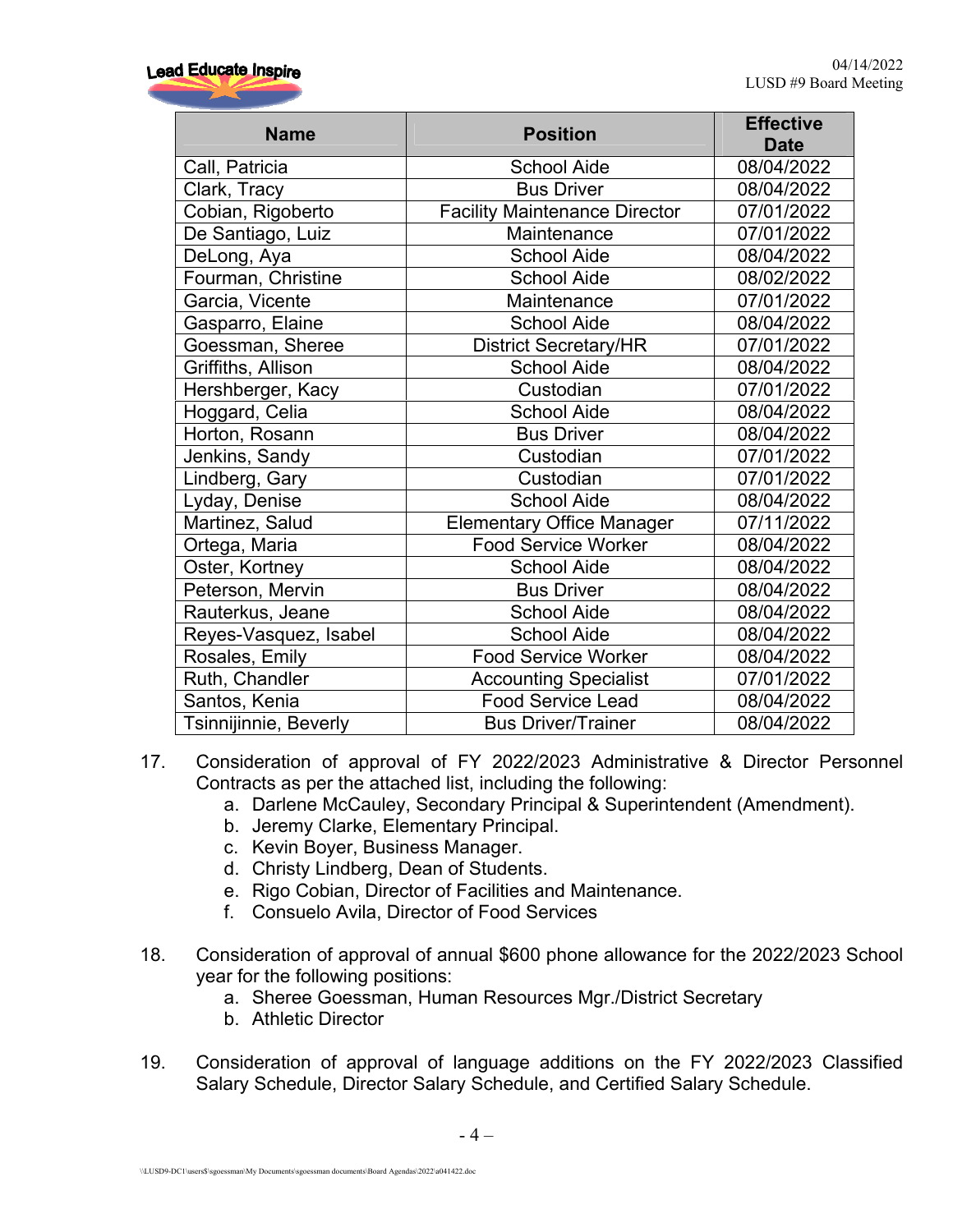

### **ACTION ITEMS AND/OR DISCUSSION**

- 20. Consideration of approval of donations received by the District per Policy KCD.
	- a. Tina Jackson \$100 to Kindergarten
	- b. Mesquite Rotary \$2500 Books for Elementary School
	- c. Cindy Allen \$750 worth of Art equipment.
	- d. Pepsi-Cola Company donation of Gatorade to Elementary School
- 21. Discussion and possible action regarding reasons to grant appeals to the \$2500 liquidated damages clause in the Certified Teacher Contract.
- 22. Review and discussion of parent, student, and teacher surveys.
- 23. Consideration of approval Beaver Dam Jr/Sr High School Fees for 2022/2023 School Year and authorization to allow the School Principal to waive the fees as deemed fit.
	- a. Student Activity Fee \$30 during Early Registration and \$40 after Early Registration.
	- b. Pay to Play Fee of \$25.00.
	- c. PE Uniform Fee of \$15.00.
- 24. Consideration of approval of an increase to the Beaver Dam Elementary School Student Activity Fees for FY 2022/2023 from \$20 to \$25 and authorization to allow the School Principal to waive the fees as deemed fit.
- 25. Consideration of approval of an amendment to the contract between Littlefield Unified School District and Root For Kids for FY 2022/2023.
- 26. Consideration of approval of an amendment to the lease agreement with Virgin River Domestic Waste Water Improvement District for FY 2022/2023.
- 27. May Agenda Items.

#### **INFORMATION ITEMS**

- 28. News articles about the schools.
- 29. Upcoming Governing Board Conferences: a. I am on the Ballot...Now What?  $-$  ASBA Webinar  $-$  May 17, 2022  $\omega$  5:00 p.m. b. I was Elected...Now What? – ASBA Webinar – November 17, 2022  $@$  5:00 p.m.
- 30. Notification of Regulations and Exhibits:
	- a. Regulation DD-R: Funding Proposals, Grants, and Special Projects
	- b. Exhibit: DD-E: Funding Proposals, Grants and Special Projects.